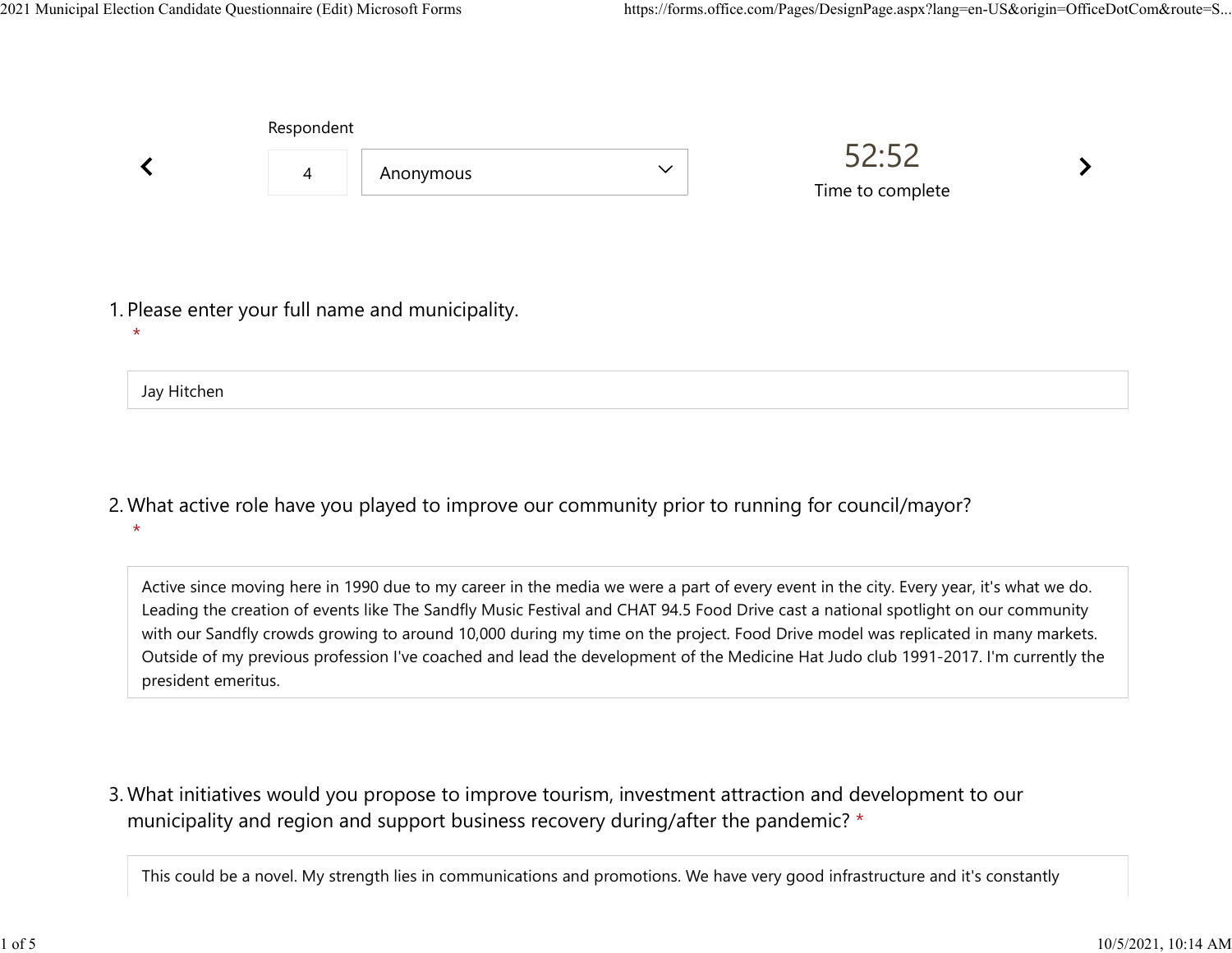improving. I want to see that growth continue with a vibrant waterfront district, Echo Dale expansion but we need to continue to promote outside of our community. Continue development of our trail system, parks and facilities will make Medicine Hat even more desirable to young families. Continuing education will aid in keeping them here. I am very excited about the latest digital development tools for businesses looking to attract and retain both employees and new clientele. 2021 Municipal Election Candidate Questionnaire (Edit) Microsoft Forms https://forms.office.com/Pages/DesignPage.aspx?lang=en-US&origin=OfficeDotCom&route=S...<br>
improving. I want to see that growth continue with a vibrant

4. In Medicine Hat, businesses pay a higher proportion of property taxes compared to the residential sector.  Medicine Hat's tax gap of 2.35% is one of the highest in Alberta.  What is your position on the current approach to taxation and your thoughts on potential strategies to narrow this gap? \*

Reducing impediments to growth should be a primary focus for any council. A higher tax base would certainly play into that decision for any new business development or current expansion. We do know that businesses create higher use scenarios for transit but I would need more research here before creating and effective strategy.

5. If elected, what specific steps would you take to encourage & promote entrepreneurship within the region?  $\star$ 

Not a one size fits all scenario. Research would be the indicator on where we want to grow. Do we need to more breweries, coffee houses, greenhouse or tech? What are our strengths and how to play to those so we can focus on the areas that will create new growth. Once we know exactly where we want to go we would need to formulate a plan on how to attract that sector that benefits the city.

What is your stance on COVID-19 related laws that mandate requirements, including masks and vaccine 6. passports?

 $\star$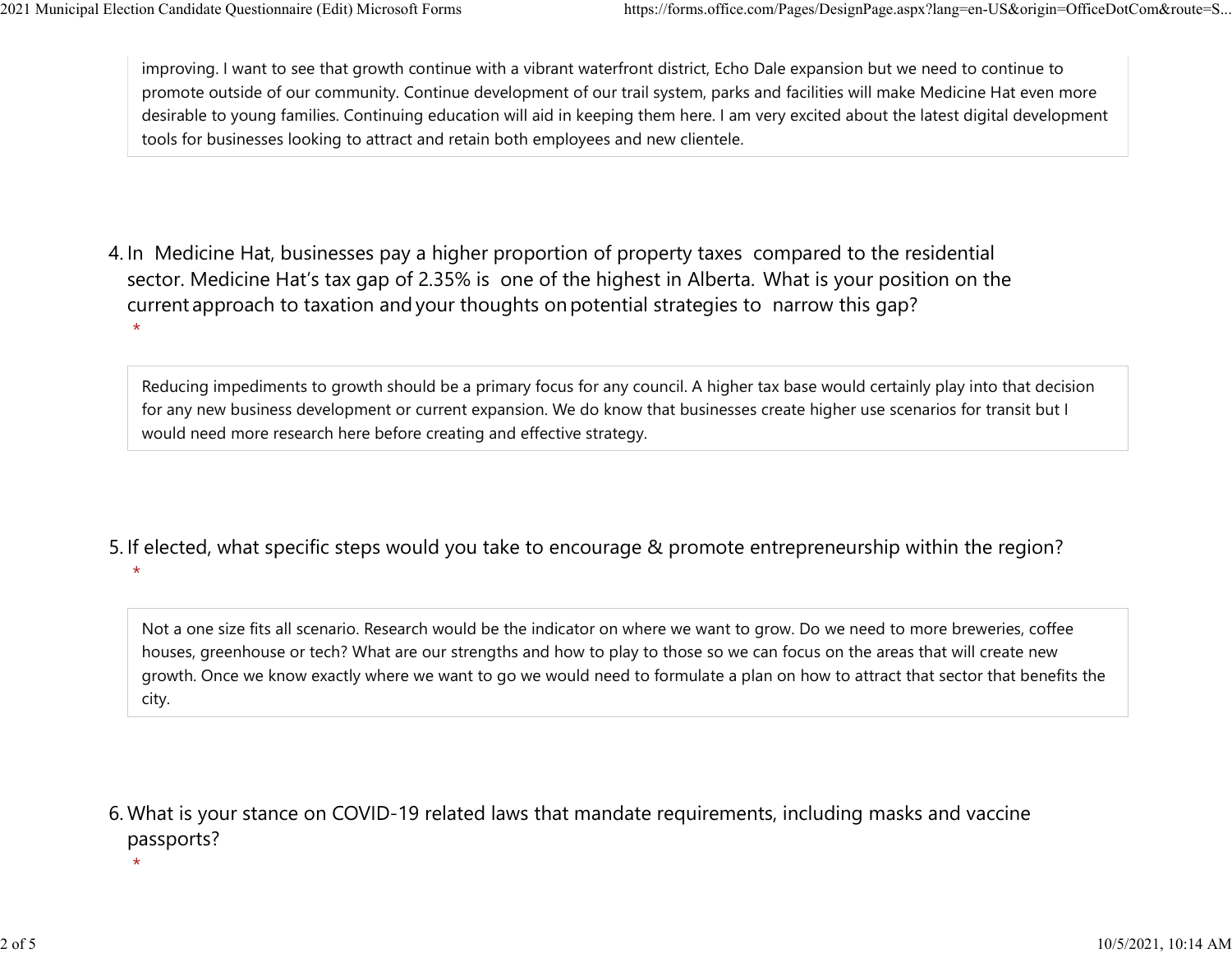Masks work so let's continue this practice so our economy can resume. Vaccinations also work as continually proven on a global level. Instituting vaccine passports has proven to be a motivator, particularly in the younger demographics which are being hit the hardest today. First and foremost we need to transition to the open for business model and if passports allow responsible residents to get back to normal I approve. 2021 Municipal Election Candidate Questionnaire (Edit) Microsoft Forms https://forms.office.com/Pages/DesignPage.aspx?lang=en-US&origin=OfficeDotCom&route=S...<br>Masks work so let's continue this practice so our economy can

- What is your plan for publicly-funded services (examples would include Medicine Hat Public Library, power plant, 7. facilities) if elected?
	- $\star$

My plan would be to review all services and ensure that we maximize our returns. Specifically, libraries are an important part of local development. Current funding models need to be reviewed and community input sought as these areas have been hit by provincial cutbacks and covid. The Power Plant is a much larger more fluid discussion. I love that we own it and would hope we can continue that position but it's not a decision to be dealt with emotionally.

8. How important is it for our region to have a local Community College? What specific steps could the municipality do to work better with Medicine Hat College to provide ongoing opportunities for future learners?  $\star$ 

This is a personal issue for me with know clear direction. My two boys attended MHC and advance to U of A. then Edmonton consumed them personally and professionally. Had we more opportunities here I know there was desire to return home but we couldn't meet their needs. Growing our continuing education is an area I believe we should focus on in order to stem the loss of young homegrown talent.

9. How will you attract newcomers to the district and address the needs for a skilled workforce? \*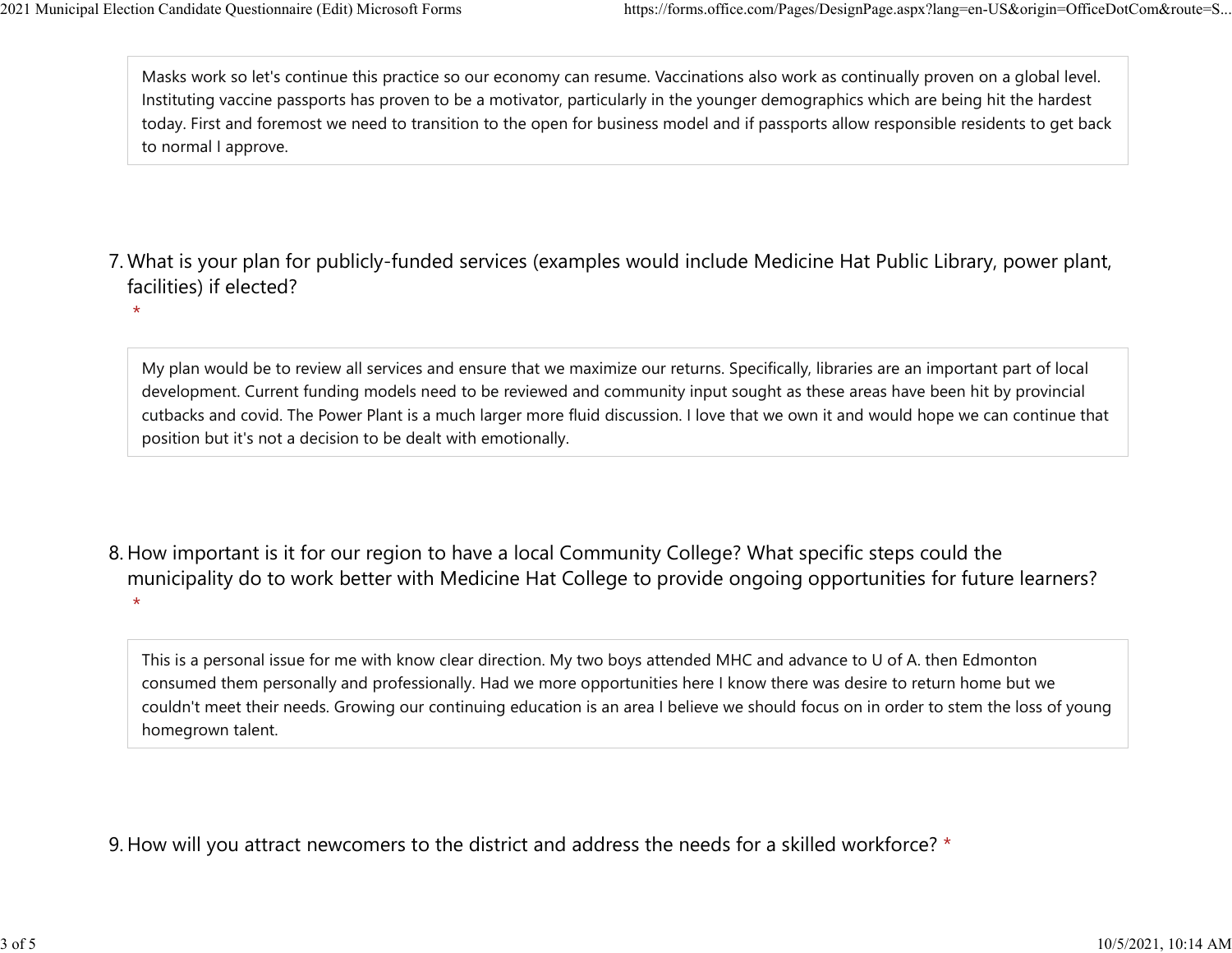Steps are being made in this direction currently and I believe they will reap benefits. the on-line portal for employers and new promotional material released in the last few weeks will be exceptional tools in attracting talent. Communicating the advantages of living here will be a ongoing need as is identifying where we need to grow and looking at the needs of those specific demographics. 2021 Municipal Election Candidate Questionnaire (Edit) Microsoft Forms https://forms.office.com/Pages/DesignPage.aspx?lang=en-US&origin=OfficeDotCom&route=S...<br>Steps are being made in this direction currently and I believe

- 10. What is your stance on the importance of mental health & wellness support in our region? What ideas, implementations, and initiatives would you put forward to improve the overall mental health & wellbeing of our community?
	- $\star$

 $\star$ 

This is a large issue that has effected our community on many levels. We have been or all know someone who has been effected. I recognize this as an important vision for the city that demands our attention. For me, outdoor space is part of what centers me. Having access is important.

11. How will you further diversity and inclusion initiatives in our region, as it relates to each of the pillars in the Chamber's Vote Prosperity Platform: https://www.medicinehatchamber.com/voteprosperity2021/ (https://www.medicinehatchamber.com/voteprosperity2021/)

Development of ideas like Shop YXH are the direction we need, This concept should expand its base to other industries that could benefit. Review of the Hydrogen Hub and keeping an eye on renewables and how they fit with us is huge. Development of facilities and planning of our parks and recreation system is top of mind for me. Promotion within and outside of our community must continue and expand. Identification of growth areas and the workforce required will help develop a plan for attraction and retention. Post pandemic will be the largest challenge with no clear timeline. We must be ready to act.